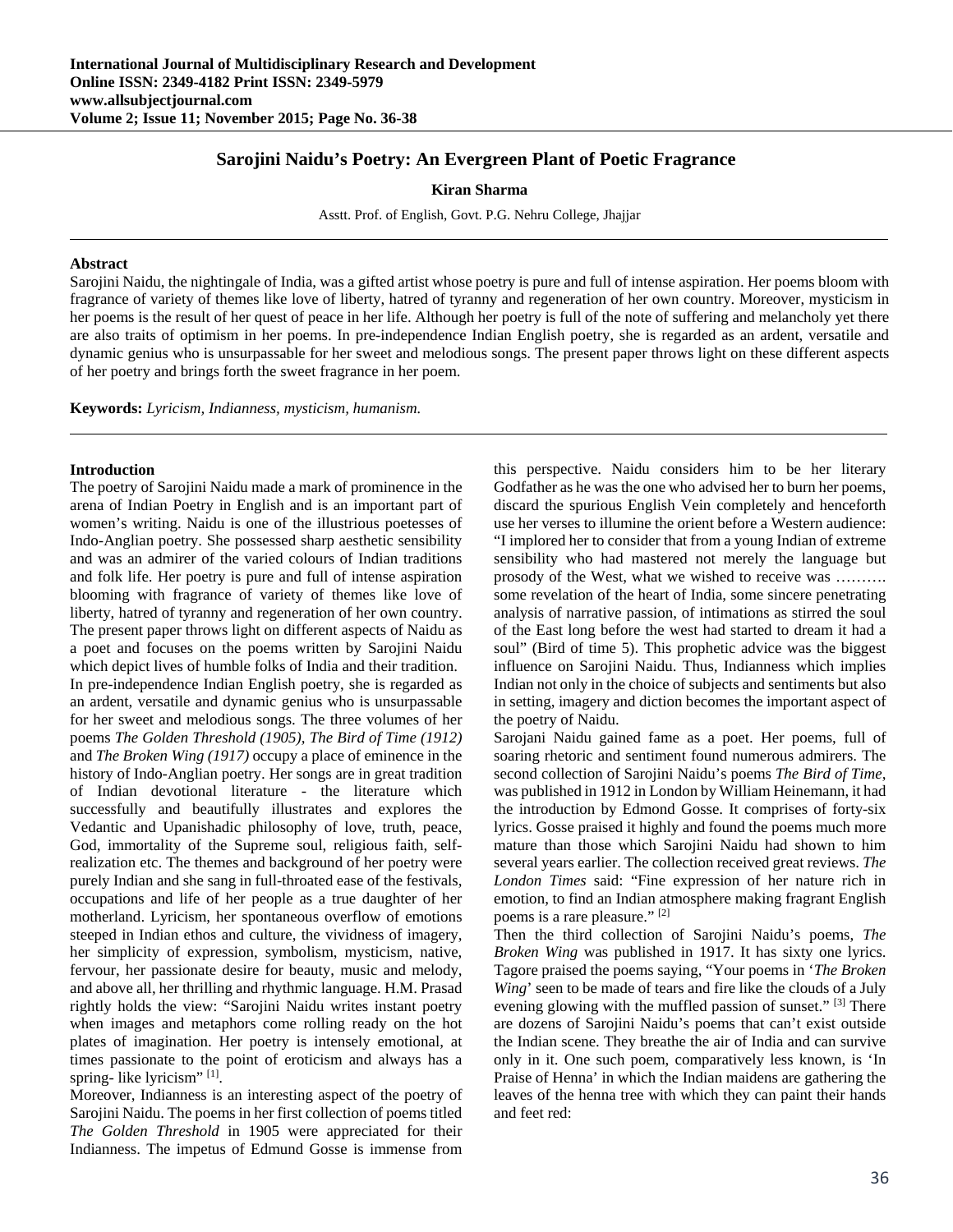A Kokila called from a henna-spray: Lira! Liree! Lira !Liree ! Hasten maidens, hasten away To gather the leaves of the henna-tree. The tilka's red for the brow of a bride, And betel-nut's red for lips that are sweet; But for lily-like fingers and feet, The red, the red of the henna-tree [4].

The poem embodies the union of nature with man in a custom, which is still prevalent and expresses with a rare delicacy and the fascination of Indian beauty.

Naidu has projected common Indian life with almost striking sensuousness. "Palanquin Bearer," is the much anthologized first poem in *The Golden Threshold*. This poem conjures up the rhythmic movement of the men carrying palanquins:

> "Lightly, lightly, we bear her along She sways like a flower in the wind of our song; She skims like a bird on the foam of a stream, She floats like a laugh from the lips of dream..."<sup>[5]</sup>

The sadness of a departing bird and the joy of those escorting her to her new home the stages of the inexorable march of human life, expressed through a rocking rhythm and a cosmic imagery.

> "She sways like a bird on the foam of a stream……… She hangs like a star in the dew of our song; She springs like a beam on the brow of the tide....."<sup>[6]</sup>

Then, another poem "Bangle sellers" is also a charming lyric depicting the vocation of bangle sellers. Bangles are the symbol of happy maidens and married women which is expressed in the opening lines of the poem by Naidu thus:

> "Bangle sellers are we who bear Our shining loads to the temple fair……… Who will by these delicate, bright Rainbow-tinted circles of light? Lustrous tokens of radiant lives. For happy daughters and happy wives" [7]

Each of the four stanzas describes bangles of different hues that will match the women wearing them; 'rainbow-tinted circles of light', for happy daughters and wives; 'silver and blue as the mountain mist' for a maiden; 'sunlit corn' and 'the flame of her marriage fire' for the bride; 'purple and gold-flecked gray' for the woman who has 'journeyed through life midway.' In her poetry one finds Indian weavers weaving in varying colours robe of a new born child, the marriage veils of a queen and a dead man's funeral shroud; the snake charmer who woos with his magic flute call 'the silver-breasted moon beam of desire', the corn grinders singing a pathetic song; Indian dancers dancing 'eyes ravished with rapture, ceaselessly panting', the gypsy girl in 'tattered robes' etc. Moreover, various Indian festivals like Raksha Bandhan, Diwali, Vasantpanchami and Nagapanchami find a place in her poetry.

Further, "Village song" is a mythical, mystical and symbolic poem by Sarojini Naidu. It deals the natural fear of a village maiden that has gone to fetch a jar of water from the river, Yamuna, The road is long and lonely and the night is going to devour the day very soon. After having filled up her pitchers, she is in a hurry to return her home. But she is detained by the song of the boatman. She is so much fascinated by the song that she forgets to return and stays to listen to the song and so she gets late. One the other hand, the shadows of night are falling:

> "Full are my pitchers and far to carry Lone is the way and long Why, O why was I tempted to tarry Lured by the boatman's song? Swiftly the shadows of night are falling Hear, O hear, is the white crane calling Is it the wild old cry?" [8]

In this poem, the poetess gives the hint of getting the salvation of the soul from the bondage of body. She says that the man who leads a life of austerity and renunciation follows the footsteps of God and thus, succeeds in attaching the supreme bliss. The village girl in this poem is surrounded by the fear of darkness, storm, rain and serpent. But in the long run, she finds a solution to devote her full faith in the existence of God so that he may succour her footstep and guide her.

Naidu presents Indian mysticism in "In Salutation to Eternal Peace", "The Soul's Prayer" and "To a Buddha Seated on a Lotus" reveals the poets experience of Buddha himself when she asks about how to attain 'diviner summits' or conquer or control "The Heavenward hunger of our soul.'

> The end, elusive and afar, Still lures us with its beckoning flights And all our mortal moments are A session of the infinite How shall we reach the great, unknown Nirvana of the lotus- throne?

Then there are poems which express the patriotic note such as "The Lotus", "Gokhale", "Lokmanya Tilak,", "Imperial Delhi", " To India" and The Gift of India". In "The Lotus", the divine flower becomes a metaphor for the spiritual personality of Mahatma Gandhi. She had always been drawn to the nationalistic cause. It is through Mahatma Gandhi and Gopal Krishan Gokhale that she was initiated in to Indian National Congress. As a patriot, she is a staunch supporter of secularism:

> "One heart are we to lone thee, o our mother, One undivided, unadvisable soul, Bound by one hope, one purpose, one devotion Towards a great, divinely destined goal."

Naidu's joy in Nature is revealed in "The songs of spring Time". The colourful Indian scenes with its Gulmohars and Sirsar, Champak and lotus buds and Koels evoke Indian flowers and birds and give her poetry an extraordinary Indian flavour. Her attitude to Nature is that of the English romanticist but her poetry is imbued with Indian colour and smell and sound:

> "The earth is a fire like a humming bird's wings And the sky like a king fisher's feather."

Thus, we see in her poetry the upholding of the highest ideals and values of religion and ethics which include essential unity of all faiths, humanism or belief in God. Moreover, the critical